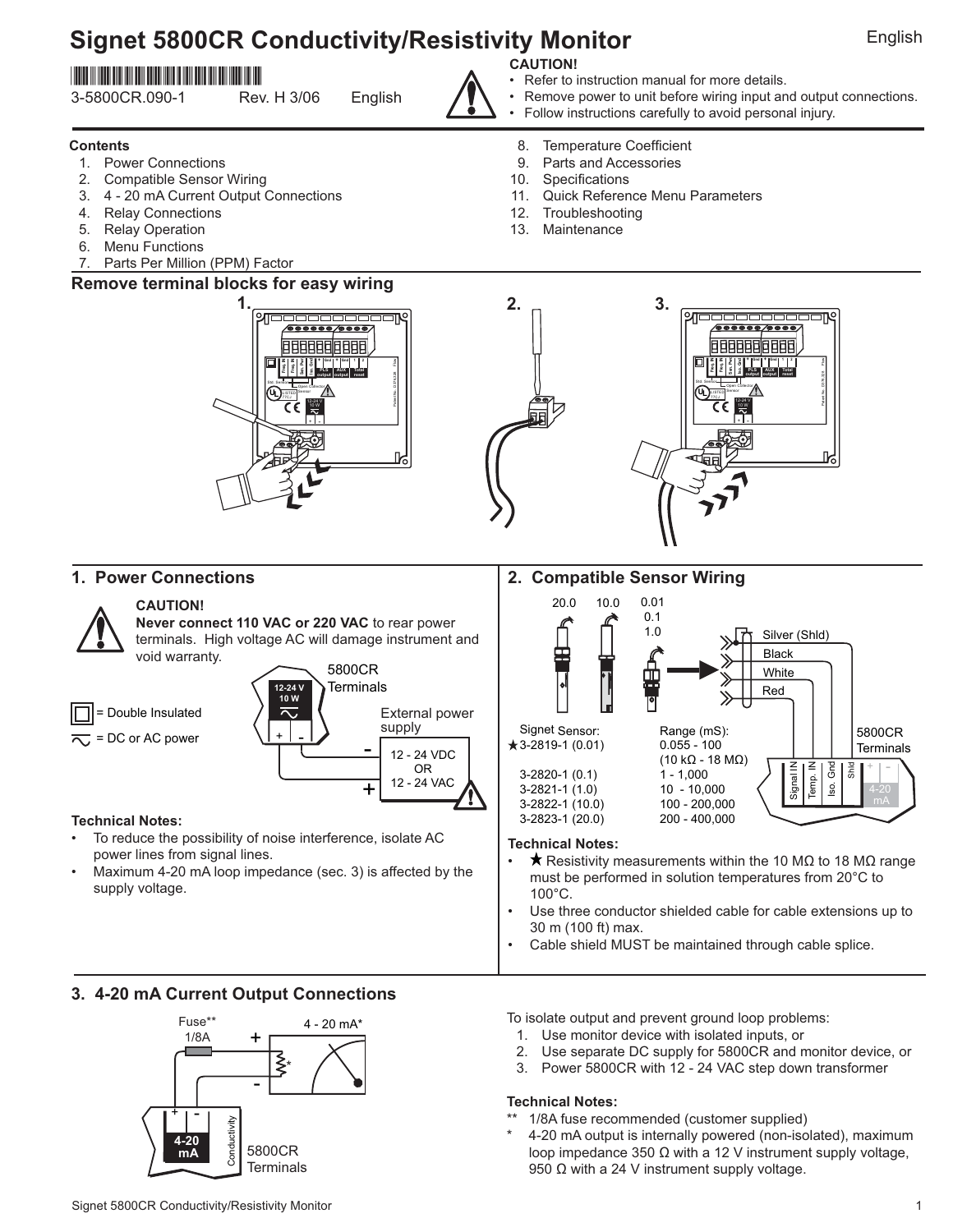## **4. Relay Connections**

Two internal relay contact sets (COM, NO, and NC) may be used for external device control. Front panel LED annunciators indicate the activation status of each relay. Each relay can control up to two devices simultaneously, as shown. Relay operation modes include Low alarm, High alarm, and Proportional Pulse (sec. 5).

Common device connections include:

- Pulse mode metering pump control
- Pulse mode solenoid valve control
- Low or High mode warning lamps
- Low or High mode bells or sirens
- Low or High mode external heavy-duty relay

#### Wiring Example Right

Device A IS powered when relay 2 is de-energized (front panel LED "off"). Power is discontinued when the relay 2 setpoint is reached (front panel LED "on"). Device B IS NOT powered when the relay 2 is de-energized. Power is applied after the relay 2 setpoint is reached.

## **5. Relay Operation**

#### A. LOW alarm mode

The relay is energized when the solution conductivity (mS) drops below the setpoint, and is de-energized when the solution conductivity rises above the setpoint plus hysteresis (sec. 6.2F, 6.2G).





Technical Notes:

- Maximum relay contact ratings: 5 A @ 30 VDC, 5 A @ 125 VAC, or 3 A @ 250 VAC
- An external heavy-duty relay must be used for devices with surge currents or operating currents that exceed the above specifications.



#### C. Proportional PULSE mode

The proportional pulse relay configuration is primarily designed for metering pump control. The operator is prompted to enter a minimum and maximum conductivity setpoint and maximum pulse rate for the assigned relay (sec. 6.2H, 6.2I). Relay pulse width is fixed at 130 ms. Refer to the operation examples below.

• Metering pump chemical addition (dry contact activation type required)

#### Example 1 (right):

As the process conductivity (S) rises above the minimum pulse setpoint (10 S) the relay begins pulsing; triggering the metering pump for deionized water addition. As the process conductivity continues to rise, pulsing accelerates proportionally until the maximum programmed pulse rate of 300 pulses/minute and setpoint (90 S) are reached, forcing the process conductivity back down to intended levels (e.g. 10 S).



#### Example 2 (right):

As the process conductivity falls below the minimum pulse setpoint (90 S) the relay begins pulsing; triggering the metering pump for chemical addition. As the process conductivity continues to decrease, pulsing accelerates proportionally until the maximum programmed pulse rate of 300 pulses/minute and setpoint (10 S) are reached, forcing the process conductivity back up to intended levels (e.g. 90 S).

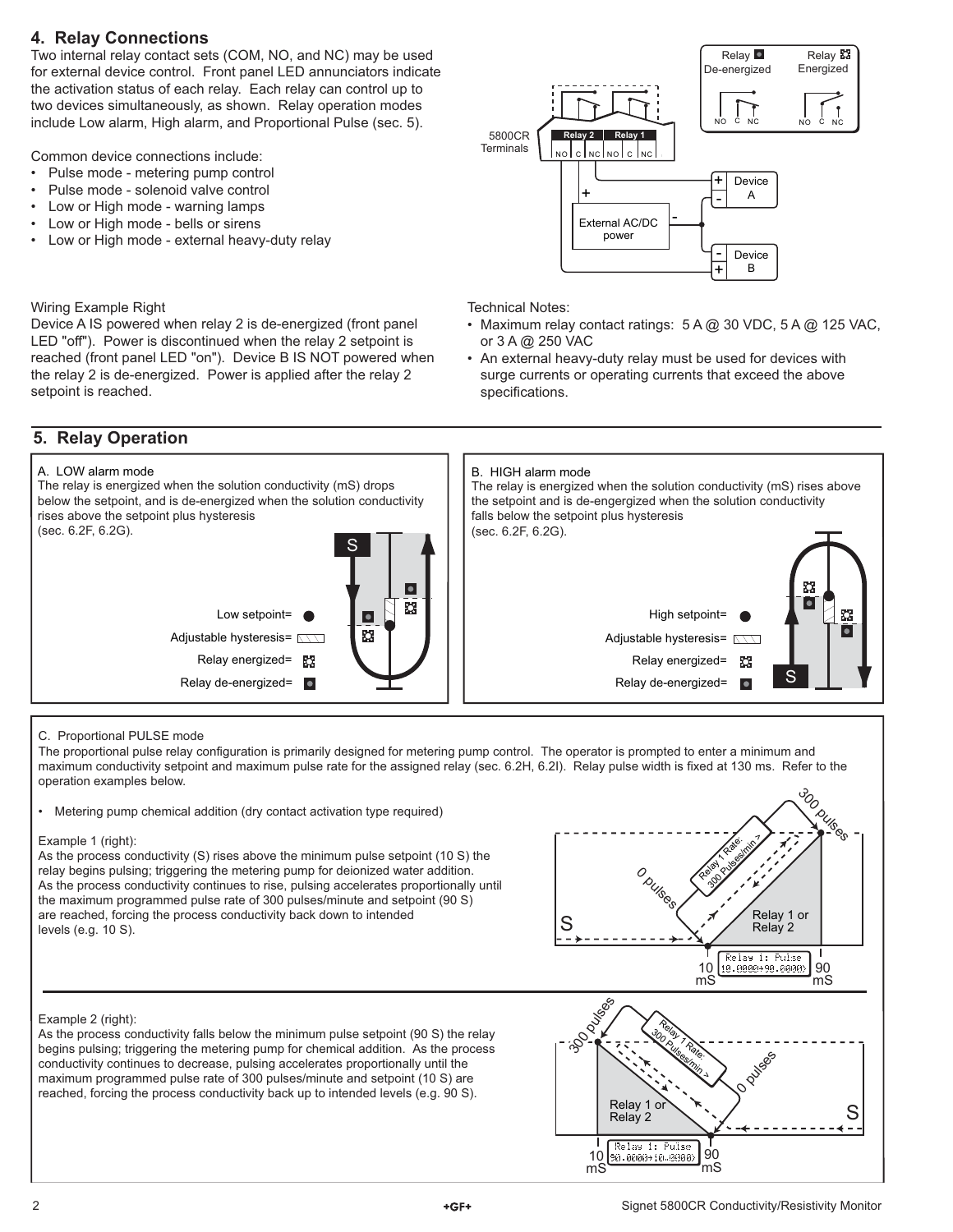#### **6. Menu Functions**

To access either CALIBRATE or OPTIONS menus, press and hold the ENTER key as illustrated below:

> Press & hold for access:

**OPTIONS**

**CALIBRATE**

H.

**VIEW**

#### **Menus:**

**2s 5s**

**ENTER**

- VIEW menu (sec. 6.1): The VIEW menu is displayed during standard operation. The operator can navigate freely through the menu by pressing either UP or DOWN arrow keys.
- CALIBRATE Menu (sec. 6.2): The CALIBRATE menu contains all critical display setup and output parameters. A simple security code feature prevents unauthorized tampering. The operator is required to enter a simple access code for menu access. The same code also unlocks OPTIONS menus.
- OPTIONS Menu (sec. 6.4): The OPTIONS menu contains setup and display features that are seldom accessed for minor display or output adjustments.
- Reversible Dials The 5800CR includes a dial kit with 6 reversible dial faces and units decals (factory installed dial: 0 - 100). See dial kit for additional information.



#### **6.1 VIEW Menu**



Menu Displays A - F: (Factory default displays shown in menu column 1)

- A. Active display of conductivity, resistivity, or PPM (TDS) and Temperature in degrees Celsius (°C) or Fahrenheit (°F).
- B. Loop output display: shows the loop current output level.
- C. Range display: shows the programmed min and max meter dial range (sec. 6.2D).
- D. Relay 1 display: shows the programmed operation mode and setpoint for relay 1 (sec. 6.2F).
- E. Relay 2 display: shows the programmed operation mode and setpoint for relay 2 (sec. 6.2F).
- F. Last calibration: shows a user defined setup date for maintenance records. This feature is not an internal timer or calender.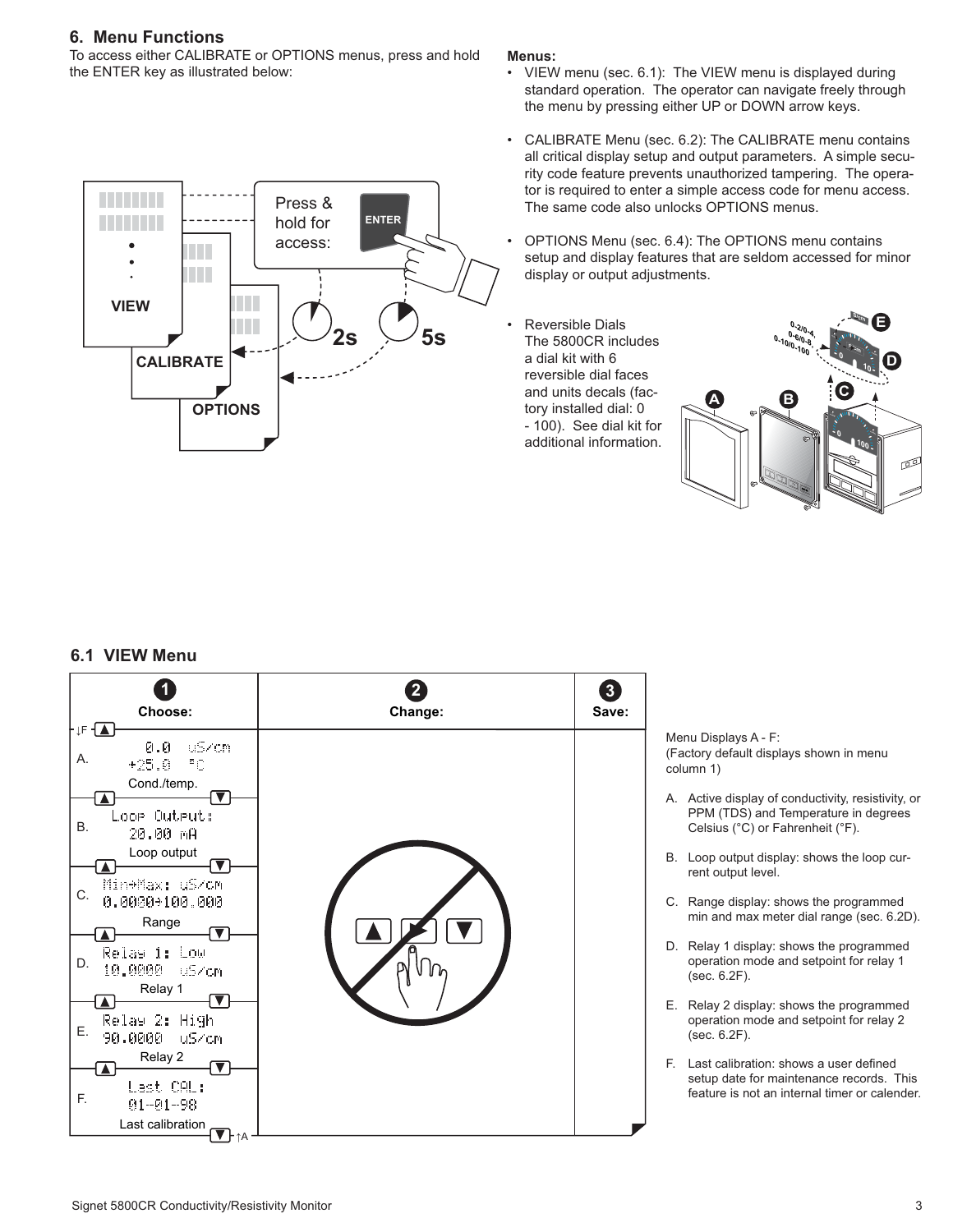## **6.2 CALIBRATE Menu**

#### **Requirements**

System calibration (Step E, WET CAL) is required for first-time system setup or periodic sensor verification. System calibration can be performed with with a solution of know conductivity and an accurate thermometer, or with fixed resistors. Refer to the WET CAL procedure (sec. 6.3) for calibration details.

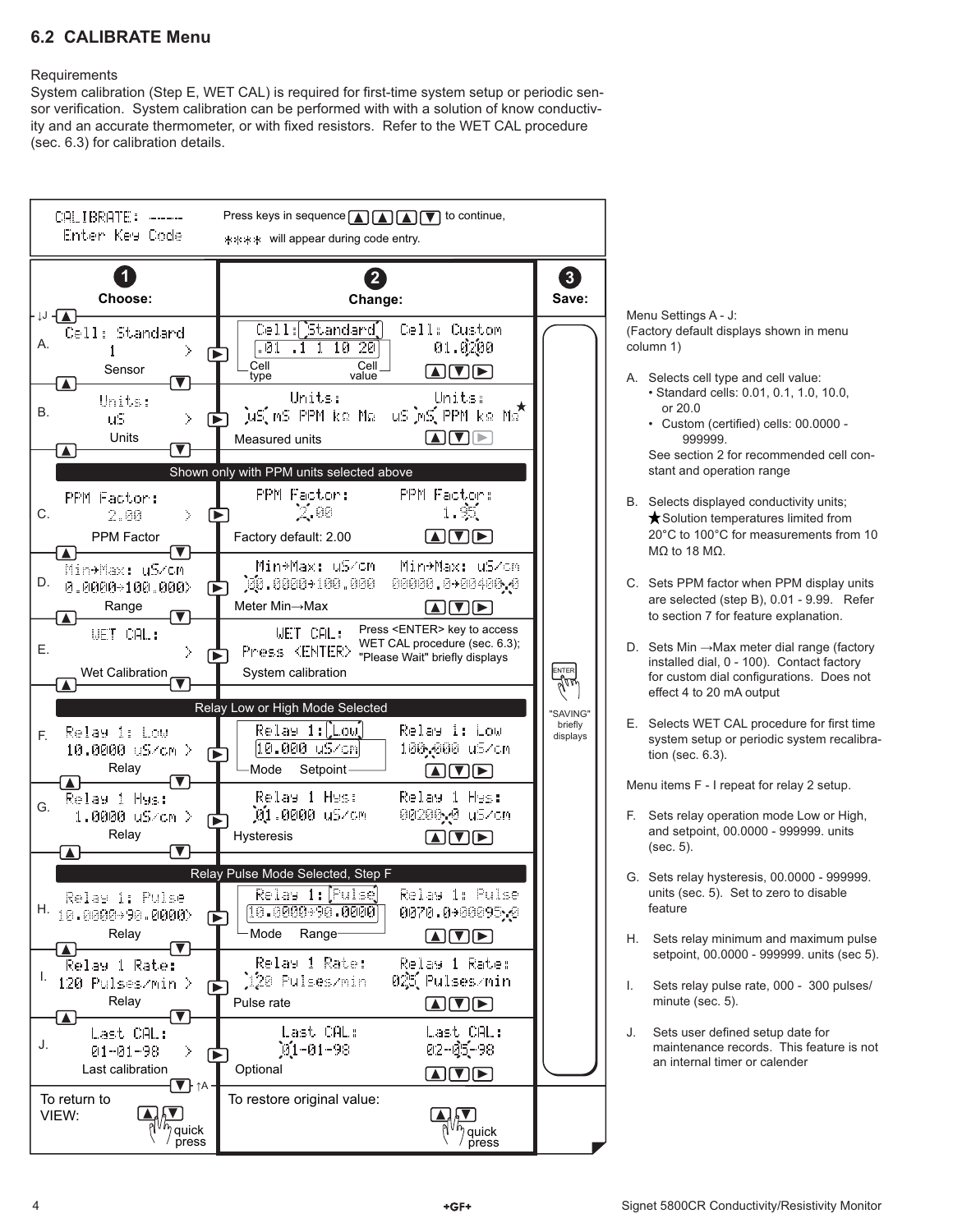## **6.3 WET CAL Procedure**

#### **Requirements**

Electronic calibration is performed to exacting standards by Signet. System calibration will reduce errors which may be caused by sensor wire lengths longer than the standard fifteen feet length. Wire lengths of 100 feet are acceptable; cable shield must be maintained through cable splice. Calibration may be done by known solution value (A), or by resistance simulation (B).

#### A) Calibration with NIST Traceable Solutions:

When using calibration standards traceable to the National Institute of Standards and Technology (NIST), care must be taken to ensure the sensor and test solution are at the solution temperature specified on the test solution label. Care must be taken to prevent contamination of the calibration solution. It is recommended to thoroughly rinse the sensor in a small amount of test solution (then discard) before placing in any test solution for calibration purposes. The two step WET CAL process first allows for verification or calibration of temperature, followed by verification or calibration of either conductivity, resistivity, or PPM (TDS) using a known process solution.

#### B) Optional Verification with Precision Resistors:

The use of precision resistors (±0.1%) connected to the rear "Temp In", "Signal IN", and "Iso Gnd" terminals in place of the +GF+ SIGNET sensor, will yield quick and accurate electronic instrument calibration. The WET CAL procedure allows for verification or calibration of temperature, followed by conductivity, resistivity, or PPM (TDS) utilizing precision resistors. Calibration is completed as follows:

- 1) Select a standard cell constant based on desired range of operation (sec. 10, Fig. 1).
- 2) Place a 1096Ω TC resistor between "Temp IN" and "Iso. Gnd" terminals as shown. Note: Temperature simulation errors can adversely effect calibration: 3.85 ohms = 1°C error.
- 3) Calculate the required simulation resistor that represents a value within the selected cell range (sec. 10, Fig. 1). The formula for determining the required simulation resistance is:

| Resistance<br>$=$ | Cell<br>Desired conductivity (Siemens*)                                         | e.g. | 0.1<br>0.000020 (Siemens*) | $= 5,000$ or $5 \text{ k}$            |
|-------------------|---------------------------------------------------------------------------------|------|----------------------------|---------------------------------------|
|                   | <sup>*</sup> Conversion: 1 S = 1 X 10 <sup>-6</sup> Siemens or 0.000001 Siemens |      |                            |                                       |
| Conductivity $=$  | Sensor cell<br>Simulation resistance (Ohms)                                     | e.g. | 0.1<br>100.000             | $= 0.000001$ Siemens*<br>1 S/cm<br>or |

- 4) Place the calculated simulation resistance between the "Signal IN" and "Iso Gnd" terminals as shown.
- 5) Perfor WET CAL Procedure below, setting temperature to 25.0 °C and conductivity to the calculated value, step 3.

#### **WET CAL Procedure (Solution Calibration Illustrated below)**



**Shld**

**TC resistor**

> **+ 4 mA**

**5800CR Terminals**

**Signal Temp. IN Iso. Gnd**

**Simulation resistor**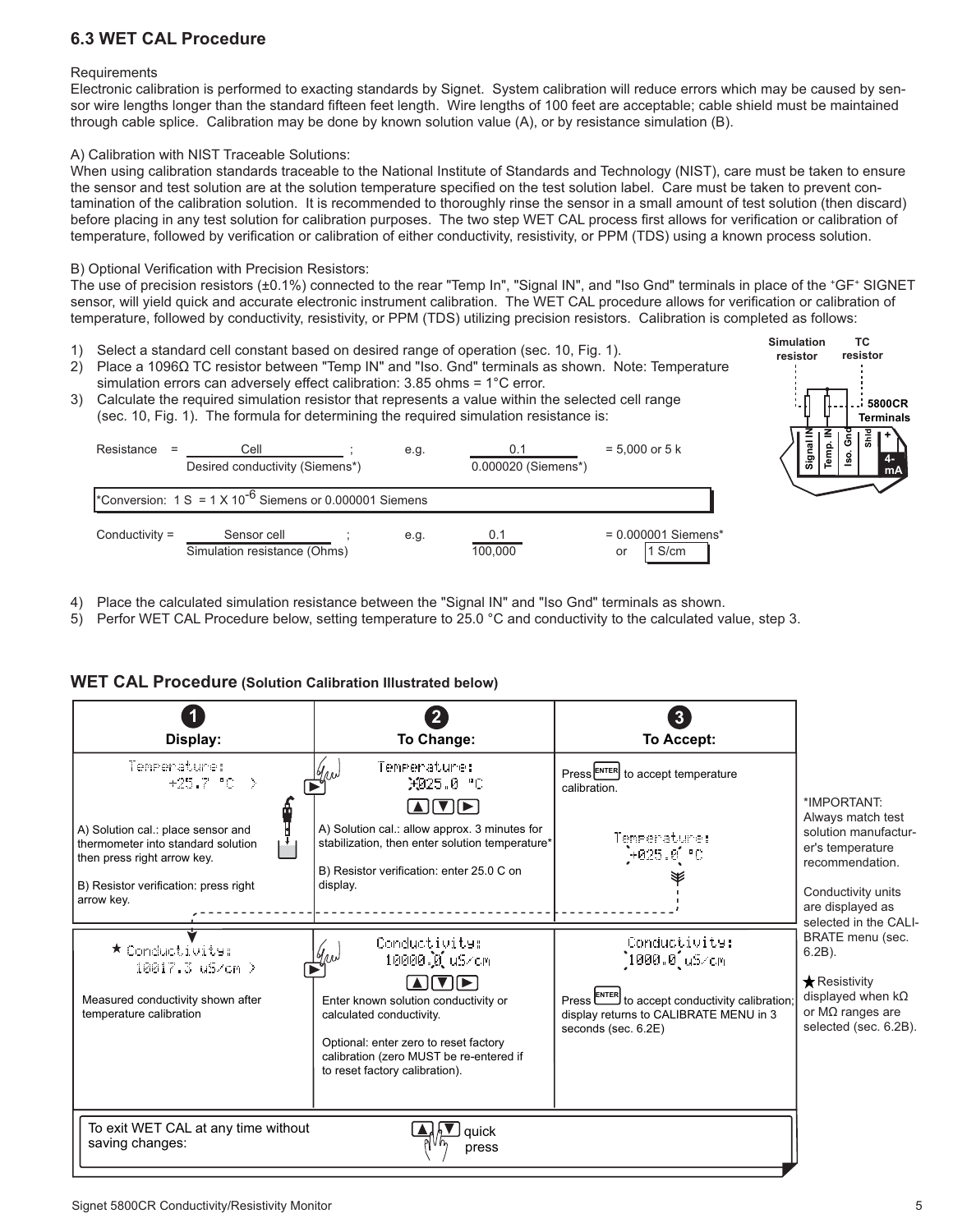### **6.4 OPTIONS Menu**



Menu Settings A - I: (Factory default displays shown in menu column 1)

- A. Selects LCD display contrast: 5 levels
- B. Selects display decimal:  $\cdots$  to  $\cdots$
- C . Selects LCD display averaging: Off = 0 seconds, Low= 4 seconds, High= 8 seconds (also effects 4 - 20 mA output)
- D. Sets 4 mA output setpoint. 4 mA and 20 mA setpoints are reversible.
- E. Sets 20 mA output setpoint. 20 mA and 4 mA setpoints are reversible.
- F. Sets 4 mA current output: 3.0 to 5.0 mA (overrides 4.00 mA factory calibration)
- G. Sets 20 mA current output: 19 to 21 mA (overrides 20.00 mA factory calibration)
- H. Selects temperature display: °C or °F Recalibration is not required when switching from Celsius to Fahrenheit.
- I. Selects temperature compensation % (coefficient), see section 8 for feature explanation.

## **7. Parts Per Million (PPM) Factor**

This feature is only applicable when PPM display units are selected (sec. 6.2B).

The 5800CR is capable of displaying total dissolved solids (TDS) in parts per million (PPM) units. This is done by dividing the actual solution conductivity in  $\mu$ S by the programmed parts per million factor (sec. 6.2C).

TDS (PPM) =  $Solution$  conductivity ( $\mu S$ ) PPM Factor

#### Example:

- PPM Factor = 2.00 (factory default)
- Solution conductivity = 400 µS
- TDS (PPM) =  $400 \mu$ S = 200 PPM on the display 2.00 PPM Factor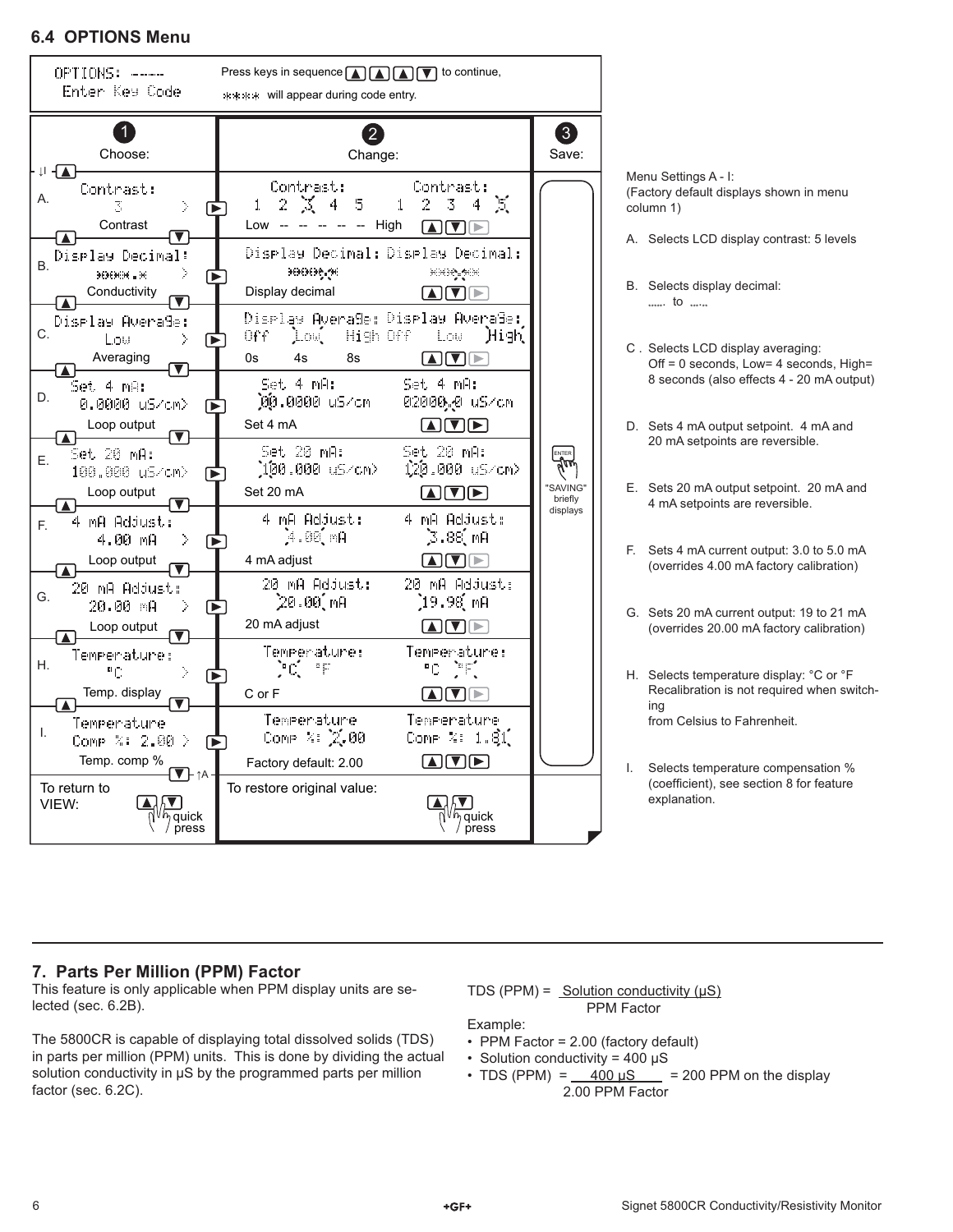The programmable PPM Factor is adjustable from 0.01 to 9.99 (factory default = 2.00). You can determine the best PPM Factor for your process solution if you know the solution's conductivity  $(\mu S)$  and the

percent of total dissolved solids (PPM), see example below:

| PPM Factor $=$ | Solution conductivity (µS)   |
|----------------|------------------------------|
|                | Total dissolved solids (PPM) |

#### **8. Temperature Coefficient (Temp. Comp. %)**

Conductivity measurement is highly dependent on temperature. Temperature dependence is usually expressed as the relative change per °C, commonly known as percent/°C change from 25 °C, or slope of the solution.

Slopes can very significantly depending on process solution type. The factory default temperature compensation factor is 2.00%/°C. This setting satisfies many general applications. Your process solution may require adjustment for maximum accuracy. The following procedure can be used to determine the optimum temperature compensation factor for your process. This procedure can be used when published references are not available.

 $\star$  Do not use this procedure for solutions from 0.055  $\mu$ S to 0.1 µS (10 MΩ to 18 MΩ). An internal pure water curve is used for these ranges. The factory default setting of 2.00%/°C should be used.

Equipment Required

- 5800CR monitor and 28XX-1 series conductivity sensor
- Process solution samples (2)
- Temperature source

#### Procedure

1. Disable the 5800CR's temperature comp % factor by entering 0.00 (sec. 6.4I).

2. Heat the sample solution close to the maximum process temperature. Place sensor in the sample solution (allow several minutes for stabilization). Access the VIEW menu (sec. 6.1A) and record the displayed temperature and conductivity values in the spaces provided below:

Sample Solution (Step 2)

Displayed temperature:

T1= °C

Displayed conductivity:

 $C1 = \qquad \qquad \mu S$ 

## **9. Parts and Accessories**



Splashproof rear cover #3-5000.395 (code 198 840 227)



5 x 5 inch adapter plate for Signet retrofit #3-5000.399 (code 198 840 224)



Optional surface mount bracket #3- 5000.598 (code 198 840 225)

Example:

- Solution conductivity =  $400 \mu S$
- $\cdot$  TDS = 200 PPM (mg/L) • PPM Factor =  $400 \mu S$  = 2.00
	- 200 PPM

3. Cool the sample solution close to the minimum process temperature. Place sensor in the sample solution (allow several minutes for stabilization). Record displayed temperature and conductivity values in the spaces provided below:

Sample Solution (Step 3)

Displayed temperature:

 $T2 =$   $°C$ 

Displayed conductivity:

 $C2 = \frac{\mu S}{\sigma}$ 

A 10% change in conductivity between steps 2 and 3 is required for optimum performance. If necessary, increase maximum (step 2) and reduce minimum (step 3) sample temperatures. This will result in a larger change in conductivity between steps.

4. Substitute recorded readings (steps 2 and 3) into the following formula:

TC Slope =  $\frac{100 \times (C1 - C2)}{}$ 

 $-$  (C1 x (T2 - 25))

 $\frac{1}{(C2 \times (T1 - 25))}$ 

Example:

A sample solution has a conductivity of 205  $\mu$ S @ 48°C. After cooling the solution, the conductivity was measured at 150 µS @ 23 °C. Therefore: C1 = 205, T1 = 48, C2 = 150, T2 = 23. The TC is calculated as follows:

TC Slope =

 $100 \times (205 - 150)$  = 5500 = 1.42%/°C  $(150 \times (48 - 25)) - (205 \times (23 - 25))$  3860

- Power supply, 120 VAC 24 VAC, #3-5000.075 • Front snap-on bezel, #3-5000.525 (code 198 840 226)
- Assorted conductivity unit/multiplier decal sheet, #3-5500.611 (code 198 840 231)
- 5800CR Conductivity Monitor Instruction Sheet, #3-5800CR.090-1 (code 198 869 916)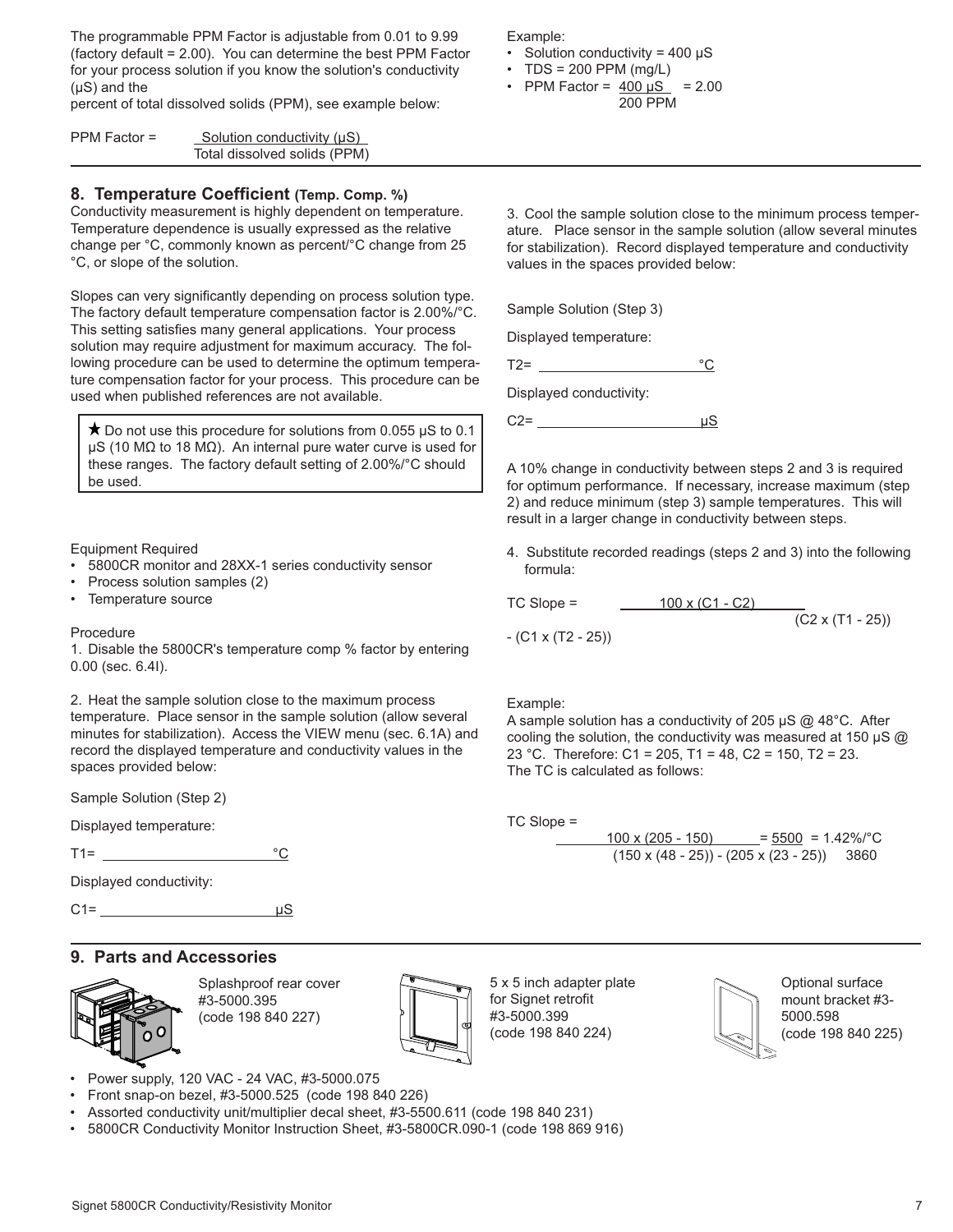## **10. Specifications**

#### General

Compatible sensors: Signet 3-28XX-1 Standard and Certified Series Sensors (Figure 1) Accuracy:  $\pm 2\%$  of reading Input range: 0.055 to 400,000 µS (10 k $\Omega$  to 18 M $\Omega \star$ ), optically isolated

 $\bigstar$  Resistivity/conductivity measurements from 10 MΩ to 18 MΩ (0.055  $\mu$ S to 0.1  $\mu$ S) must be performed in solution tempera tures from 20°C to 100°C.

Enclosure:

- NEMA 4X/IP65 front
- Dimensions: 1/4 DIN, 96 x 96 x 88 mm (3.8 x 3.8 x 3.5 in.)
- Case materials: ABS plastic
- Keypad material: Sealed 4-key silicone rubber
- Weight: 500 g (18 oz.)

#### Display:

- Type: Microprocessor controlled air-core meter movement and backlit alphanumeric 2 x 16 LCD
- Update rate: <2s
- Contrast: User selected
- Relay annunciators: 2 LEDs
- Displayed units: µS, mS, kΩ, MΩ, PPM

#### Environmental

|                               | Operating temp.: -10 to 55°C (14 to 131°F), 50°C (122°F) |  |  |
|-------------------------------|----------------------------------------------------------|--|--|
| max. with optional rear cover |                                                          |  |  |
| Storage temp.:                | $-15$ to 80 $^{\circ}$ C (5 to 176 $^{\circ}$ F)         |  |  |
| Relative humidity:            | 0 to 95%, non-condensing                                 |  |  |
| Altitude:                     | 4000 m max.                                              |  |  |
| Pollution degree:             |                                                          |  |  |

#### Electrical

Power requirements:

• 12 to 24 VDC or 12 to 24 VAC, unregulated, 50-60 Hz, 10 W max.

Temperature input:

• PT1000, 0 to 100°C (32 to 212°F), optically isolated

Relay outputs (2 sets):

- Mechanical SPDT contacts
- Max. voltage rating: 5 A @ 30 VDC, 5 A @ 125 VAC, or 3 A @ 250 VAC, (power factor = 1.0)
- Hysteresis: User adjustable

Current output:

- 4 to 20 mA, non-isolated, internally powered, fully adjustable and reversible
- Update rate: <2s
- Max loop impedance: 350  $\Omega$  with a 12 V instrument supply voltage, 950 Ω with a 24 V instrument supply voltage
- Accuracy ±0.1% of max range

| Noise immunity:  | EN50082-2 |
|------------------|-----------|
| Noise emissions: | EN55011   |
| Safety:          | EN61010-1 |

Agency Approvals

• CE, UL listed

• Manufactured under ISO 9001

#### **Figure 1**



Dimensions:



Front View

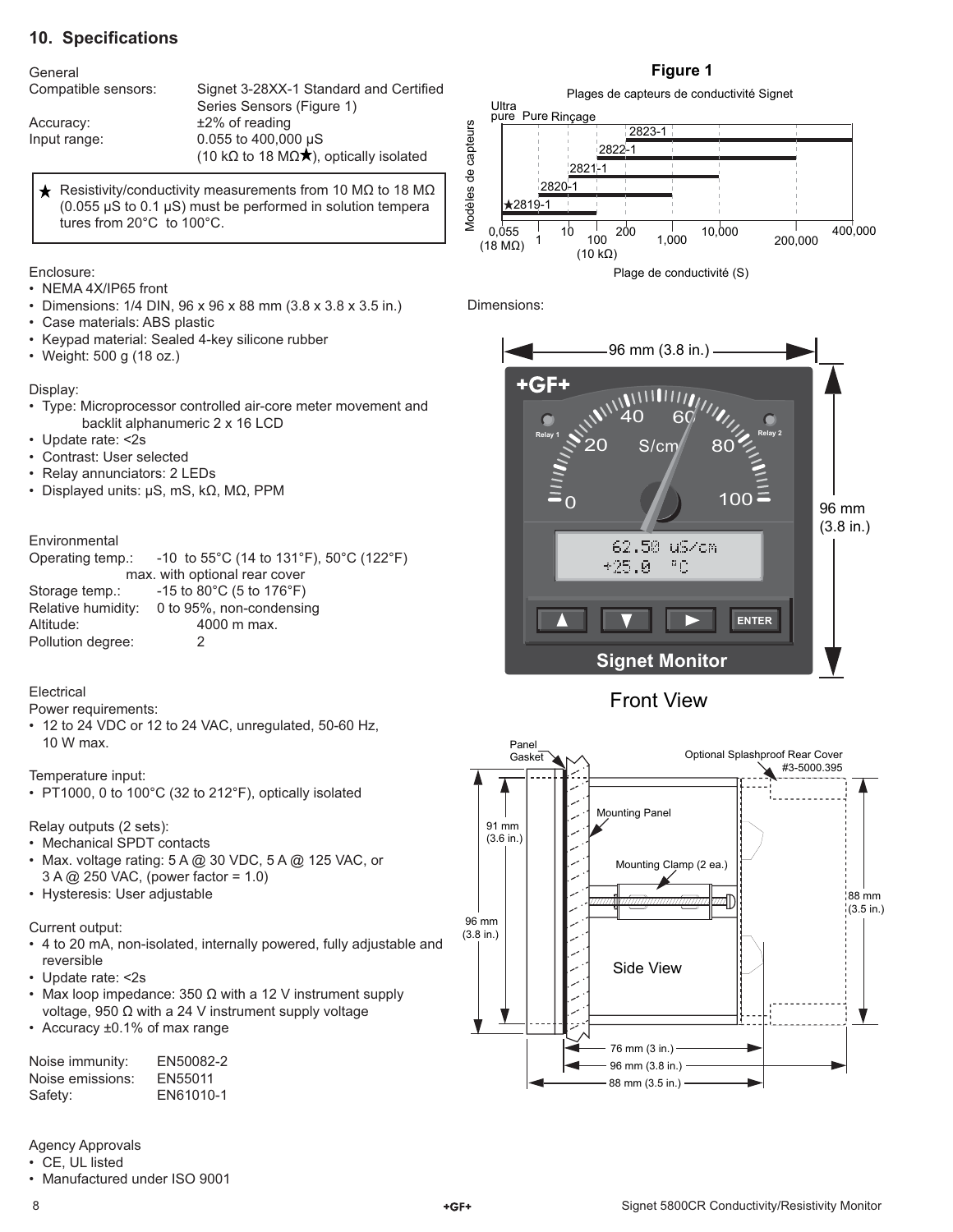

Rear View



## **11. Quick Reference Menu Parameters**

#### **11.1 VIEW Menu Setup Parameters (sec. 6.1)**

|    | Menu<br><b>Parameters</b>            | <b>Display</b><br><b>Description</b>          | Range                                                                  | Factory<br><b>Default</b>   |
|----|--------------------------------------|-----------------------------------------------|------------------------------------------------------------------------|-----------------------------|
| Α. | 0.0<br>uS/cm<br>РC.<br>$+25.0$       | • Process conductivity<br>Process temperature | $\cdot$ 0.055 - 400,000 mS<br>$(10 k - 18 M)$<br>• Process temperature | n/a<br>n/a                  |
| B. | Loop Output:<br>20.00 mA             | Current loop<br>output                        | $3 - 21$ mA                                                            | n/a                         |
| C. | Min+Max: uS/cm<br>0.0000+100.000     | $Min \rightarrow Max$ meter<br>dial range     | $0.055 - 400,000$ mS<br>$(10 k - 18 M\star)$                           | $0.0000 -$<br>100,000 mS/cm |
| D. | Relay 1: Low<br>10.0000<br>uS∠cm     | • Relay 1 mode<br>• Relay 1 setpoint          | Low, High, or Pulse,<br>$0.055 - 400,000$ mS<br>$(10 k - 18 M)$        | Low<br>10.0000 mS/cm        |
| Ε. | Relay 2: High<br>90.0000<br>- uS∠cmi | • Relay 2 mode<br>• Relay 2 setpoint          | Low, High, or Pulse,<br>$0.055 - 400,000$ mS<br>$(10 k - 18 M)$        | High<br>90.0000 mS/cm       |
| E. | Last CAL:<br>$01 - 01 - 98$          | Last calibration<br>date                      | $00 - 00 - 00 -$<br>$39 - 39 - 99$                                     | $01 - 01 - 98$              |

 $\bigstar$  Resistivity/conductivity measurements from 10 MΩ to 18 MΩ (0.055 µS to 0.1 µS) must be performed in solution temperatures from 20°C to 100°C.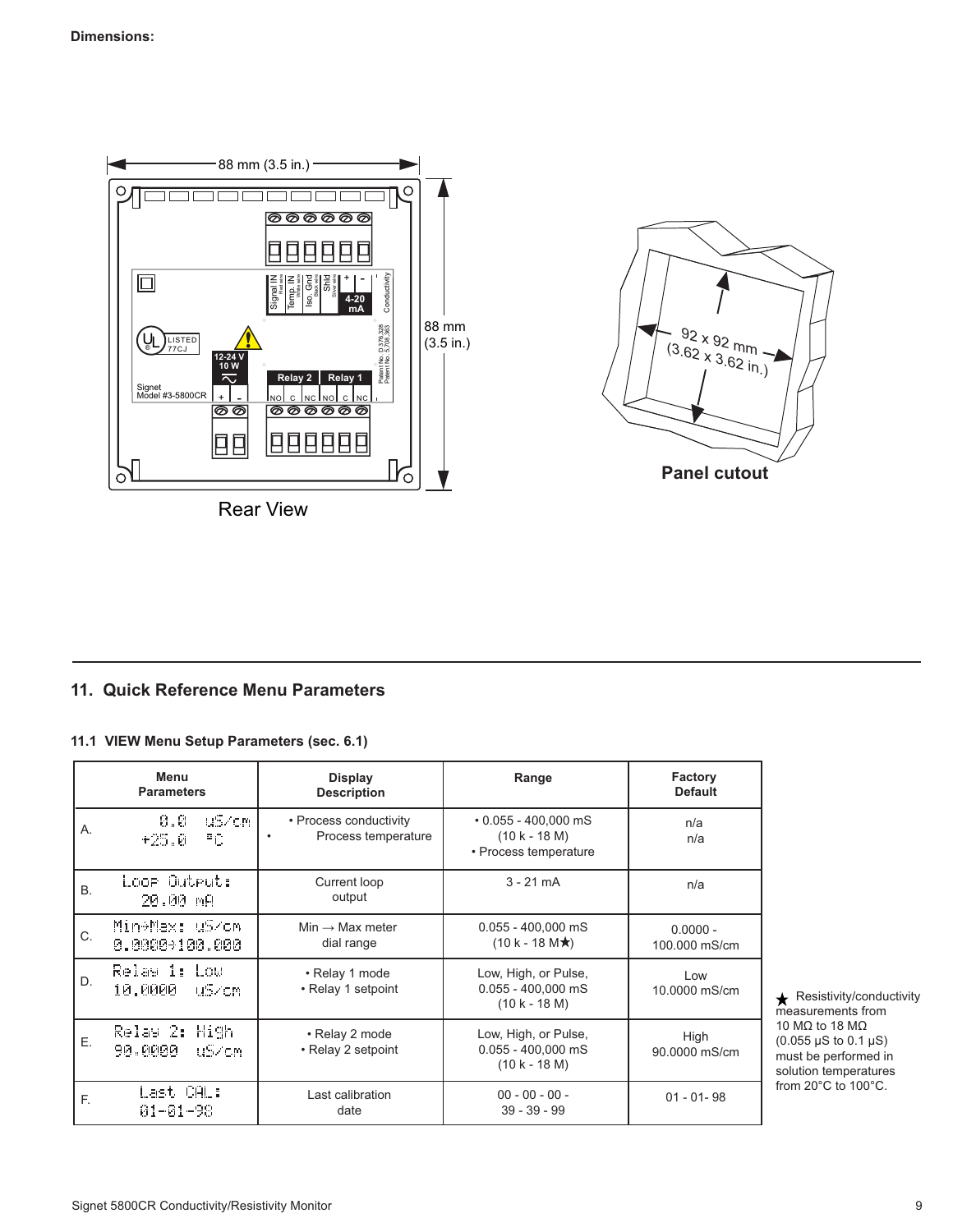#### **11.2 CALIBRATE Menu Setup Parameters (sec. 6.2)**

|              | Menu<br><b>Parameters</b>          | <b>Display</b><br><b>Description</b>      | Range                                                                                                 | Factory<br><b>Default</b>             |
|--------------|------------------------------------|-------------------------------------------|-------------------------------------------------------------------------------------------------------|---------------------------------------|
| A.           | Cell: Standard                     | Sensor type:<br>and cell constant         | • Standard sensor cells:<br>0.01, 0.1, 1.0, 10.0, 20.0<br>· Custom sensor cells:<br>00.0000 - 999999. | • Standard sensor<br>$\cdot$ Cell 1.0 |
| В.           | Units:<br>X<br>u5                  | Process<br>units                          | mS, mS, PPM,<br>k, or M                                                                               | m <sub>S</sub>                        |
| C.           | PPM Factor:<br>X<br>2.00           | Total dissolved solids<br>(PPM) factor    | $0.01 -$<br>9.99                                                                                      | 2.00                                  |
| D.           | Min+Max: uS/cm<br>0.0000+100.000>  | Min $\rightarrow$ max<br>meter dial range | $0.055 - 400,000$ mS<br>or 10 k - 18 M                                                                | $0.0000 -$<br>100.000 mS              |
| Ε.           | <b>WET CAL:</b><br>Þ.              | <b>System Calibration</b><br>Procedure    | Wet Solution or<br>resistor calibration                                                               | n/a                                   |
| F.           | Relay 1: Low<br>10.0000 uS/cm >    | · Relay 1 mode<br>• Relay 1 setpoint      | • Low or High<br>$\cdot$ 00.0000 -<br>999999.                                                         | $\log$<br>10.0000 mS/cm               |
| G.           | Relay 1 Hys:<br>1.0000 uS/cm >     | Relay 1<br>hysteresis                     | • Low or High<br>$00.0000 -$<br>999999.                                                               | 1.0000<br>mS/cm                       |
| H.           | Relay 1: Pulse<br>10.0000+90.0000> | • Relay 1 mode<br>• Relay 1 range         | • Pulse<br>$\cdot$ 00.0000 -<br>999999.                                                               | $10.0000 -$<br>90.0000<br>mS/cm       |
| $\mathsf{L}$ | Relay 1 Rate:<br>120 Pulses/min >  | Relay 1<br>pulse rate                     | $000 - 300$<br>pulses/minute                                                                          | 120<br>pulses/minute                  |
| J.           | Last CAL:<br>X<br>$81 - 61 - 98$   | Last calibration<br>date                  | $00 - 00 - 00 -$<br>$39 - 39 - 99$                                                                    | $01 - 01 - 98$                        |

PPM Factor shown only with PPM units selected above (step B)

#### Relay mode and setpoint displays repeat for relay 2 setup

#### **11.3 OPTIONS Menu Setup Parameters (sec. 6.4)**

|                | Menu<br><b>Parameters</b>               | <b>Display</b><br><b>Description</b> | Range                                           | Factory<br><b>Default</b> |
|----------------|-----------------------------------------|--------------------------------------|-------------------------------------------------|---------------------------|
| Α.             | Contrast:<br>У<br>3.                    | Display<br>contrast                  | $0 - 5$                                         | 3                         |
| B <sub>1</sub> | Display Decimal:<br>У<br><b>HHHH .H</b> | Display<br>decimal                   | $*$ ****<br>*****                               | $****$                    |
| C.             | Display Averade:<br>Σ<br>Low            | Display<br>averaging                 | Off= $0$ sec., Low= $4$ sec.,<br>High= $8$ sec. | Low= $4$ sec.             |
| D.             | Set 4 mA:<br>0.0000 uS/cm>              | 4 mA<br>setpoint                     | $00.0000 -$<br>999999.                          | 00.0000<br>mS/cm          |
| E.             | Set 20 mA:<br>100,000 uS/cm>            | $20 \text{ mA}$<br>setpoint          | $00.0000 -$<br>999999.                          | 100.000<br>mS/cm          |
| E.             | 4 MA Adjust:<br>D.<br>4.00 mA           | 4 mA<br>adjust                       | $3.0 - 5.0$ mA                                  | 4.00 mA                   |
| G.             | 20 mA Adjust:<br>20.00 mA<br>D.         | $20 \text{ mA}$<br>adjust            | $19 - 21$ mA                                    | 20.00 mA                  |
| H.             | Temperature:<br>Y.<br>۰c                | Temperature<br>display               | Celsius or<br>Fahrenheit                        | C                         |
| I.             | Temperature<br>Comp %: 2.00 $>$         | Temperature comp.<br>percentage      | $0.00 \%$ -<br>9.99 %                           | 2.00 %                    |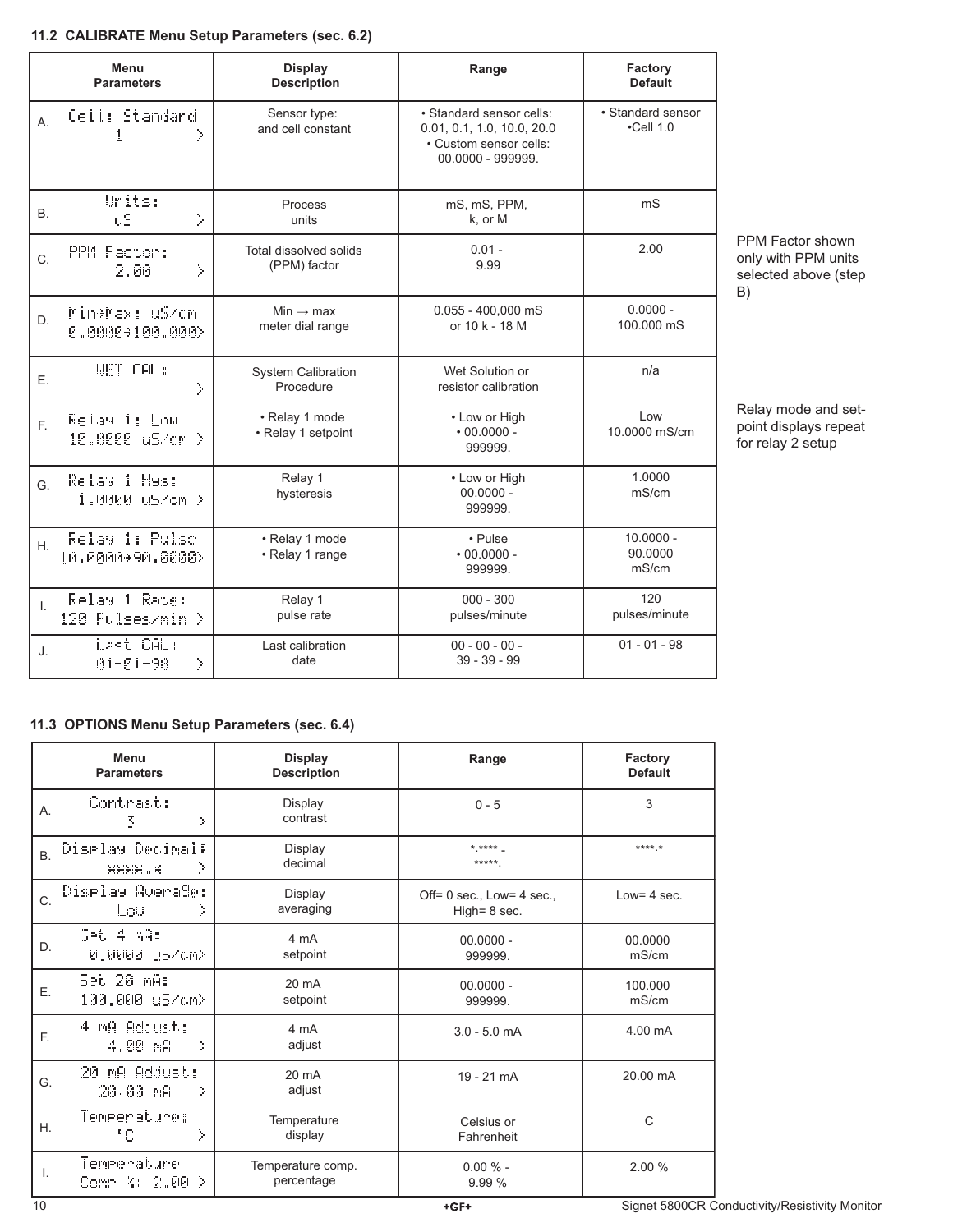## **12. Troubleshooting**

| Display                                                                                                                                                       | Problem                                                                                                                                                                                                                                                                                                                    | Solution                                                                                                                                                                                                                                                                                                                                                                                                                                                                                                                                                                                        |
|---------------------------------------------------------------------------------------------------------------------------------------------------------------|----------------------------------------------------------------------------------------------------------------------------------------------------------------------------------------------------------------------------------------------------------------------------------------------------------------------------|-------------------------------------------------------------------------------------------------------------------------------------------------------------------------------------------------------------------------------------------------------------------------------------------------------------------------------------------------------------------------------------------------------------------------------------------------------------------------------------------------------------------------------------------------------------------------------------------------|
| $1.0.0\mu$ S/cm<br>--------°C<br>or<br>--------uS/cm<br>---------°C<br>or<br>$0.0 M\Omega$ ocm<br>$---^{\circ}C$<br>or<br>$---M\Omega$ cm<br>$25.0^{\circ}$ C | Temperature wiring shorted or tempera-<br>ture element in sensor bad                                                                                                                                                                                                                                                       | A) Verify sensor wiring (sec. 2)<br>B) Verify instrument temperture input:<br>Remove Black and White sensor wires from rear Temp. IN and Iso. Gnd<br>terminals, then place a 1100 $\Omega$ resistor across terminals.<br>Power instrument and verify approximately 26.0°C (79°F) on display.<br>$\bullet$<br>If instrument reads correctly, replace sensor. If error condition persists,<br>instrument requires factory service.                                                                                                                                                                |
| 2.0.0 µS/cm<br>$25.0^{\circ}$ C<br>or<br>$--- M\Omega \bullet cm$<br>$25.0^{\circ}$ C                                                                         | A) Sensor not connected or improperly<br>connected<br>B) Pipe empty or sensor not in solution<br>C) Wrong scale selected<br>D) Wrong range selected (cell constant<br>too small)<br>E) TC% set incorrectly for process tem-<br>perature<br>F) Sesnor wiring open<br>G) Water too cold for high-purity water<br>measurement | A) Verify sensor wiring (sec. 2)<br>B) Fill pipe or place sensor in process solution.<br>C) Choose $\mu$ S or M $\Omega$ scale instead of mS or k $\Omega$ scale (sec. 6.2B)<br>D) Choose a sensor with cell constant adequate for your process solution (sec.<br>10, Figure 1)<br>E) Set TC% to zero (sec. 6.41) and check reading. If reading is ok, calculate<br>proper TC% for your process solution (sec. 8), then re-enter correct value (sec.<br>$6.41$ ).<br>F) Replace sensor<br>G) See specifications section 10 for recommended high-purity range and tem-<br>perature requirements. |
| 3. -------uS/cm<br>$25.0^{\circ}$ C<br>or<br>$0.0 \text{ M}\Omega\bullet\text{cm}$<br>$25.0^{\circ}$ C                                                        | A) Sensor shorted or improperly con-<br>nected<br>B) Wrong scale selected<br>C) Wrong range selected (cell constant<br>too large)<br>D) TC% set incorrectly for process tem-<br>perature                                                                                                                                   | A) Verify sensor wiring including cable splice (sec. 2); cable shield must con-<br>tinue through splice.<br>B) Choose mS or $k\Omega$ scale instead of $\mu$ S or M $\Omega$ scale (sec. 6.2B)<br>C) Choose a sensor with cell constant adequate for your process solution, see<br>section 10, Figure 1.<br>D) Set TC% to zero (sec. 6.41) and check reading. If reading is ok, calculate<br>proper TC% for your process solution (sec. 8), then re-enter correct value (sec.<br>$6.41$ ).                                                                                                      |
| 4. Too Much Error<br><b>Check Sensor</b>                                                                                                                      | Temperature input out of tolerance during<br>WET CAL Procedure (sec. 6.3)                                                                                                                                                                                                                                                  | Exit WET CAL Procedure by pressing UP and DOWN arrow keys simultane-<br>ously, then refer to solution steps 1B above to verify sensor temperature input.                                                                                                                                                                                                                                                                                                                                                                                                                                        |
| 5. Reset To Factory<br>Calibration                                                                                                                            | Zero entered as solution conductance or<br>resistance during WET CAL step 2                                                                                                                                                                                                                                                | Measured conductivity, Resistvity, PPM, or resistivity entered as zero to quickly<br>recall factory defaults.                                                                                                                                                                                                                                                                                                                                                                                                                                                                                   |
| 6. SETUP READ ERROR<br>Press any Key                                                                                                                          | Power fault occured while saving setup<br>menu entry                                                                                                                                                                                                                                                                       | Press any key to reload factory defaults then reporgram conductivity system<br>setup parameters.                                                                                                                                                                                                                                                                                                                                                                                                                                                                                                |